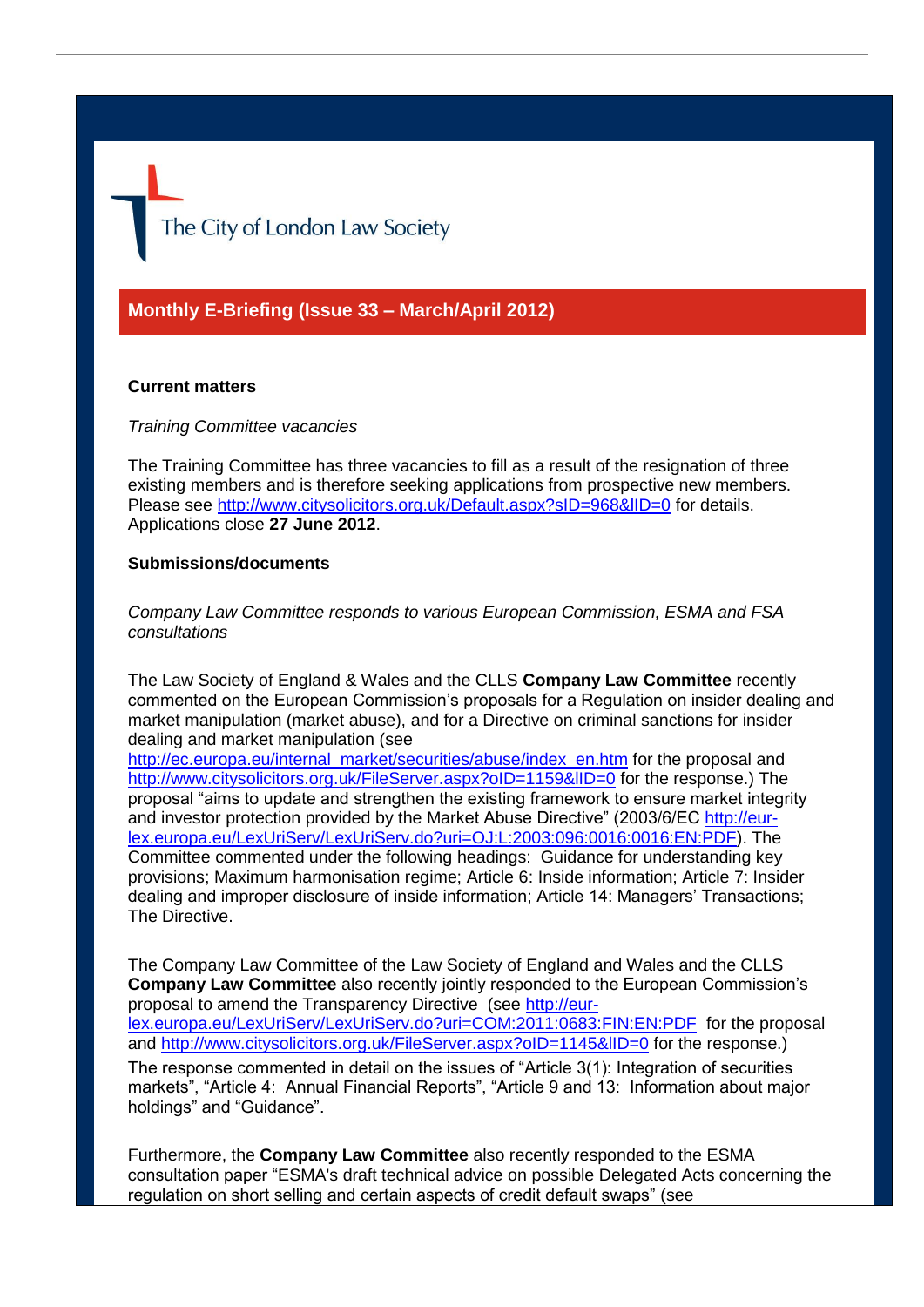http://www.esma.europa.eu/system/files/2012-98.pdf for the consultation paper and http://www.citysolicitors.org.uk/FileServer.aspx?oID=1139&IID=0 for the response.) The purpose of the consultation was "to seek comments on the technical advice that ESMA proposes to give to the European Commission on a number of possible delegated acts concerning the Regulation as listed in the Commission request for advice". The response focussed on equity reporting rather than sovereign debt, and responded to some of the specific questions in the consultation paper.

In addition, the Committee also recently responded to the FSA Consultation Paper "UK implementation of Amending Directive 2010/73/EU - Simplifying the EU Prospectus and Transparency Directives". (See http://www.fsa.gov.uk/library/policy/cp/2011/11\_28.shtml and http://www.citysolicitors.org.uk/FileServer.aspx?oID=1146&IID=0 for the response.) The paper consulted on the UK implementation of changes to the Prospectus Directive and the Transparency Directive. The Committee's submission responded in detail to questions 17-19 of the consultation paper.

# *Competition Committee comments on proposed reforms to the UK competition regime*

The **Competition Law Committee** recently responded to the Government's announcement of its proposed reforms to the UK competition regime (see http://www.bis.gov.uk/assets/biscore/consumer-issues/docs/g/12-512-growth-andcompetition-regime-government-response.pdf for the Government's document "Growth, Competition And The Competition Regime: Government Response To Consultation" and http://www.citysolicitors.org.uk/FileServer.aspx?oID=1148&IID=0 for the Committee's comments.) The Government's paper noted that "The Government has decided to create a new CMA and transfer the functions of the CC and the competition functions of the OFT to it". The Committee's response noted that "The CLLS generally supports the Government's Competition reforms but does have serious concerns about a number of elements."

# *Financial Law Committee responds to DG Internal Market's bail-in proposals*

The **Financial Law Committee** recently commented on DG Internal Market's working document on bail-in as a debt write down tool. (See

http://ec.europa.eu/internal\_market/bank/docs/crisis-

management/discussion\_paper\_bail\_in\_en.pdf for the working document and http://www.citysolicitors.org.uk/FileServer.aspx?oID=1169&IID=0 for the Committee's comments.) As the consultation paper stated, "If introduced, the debt write-down tool would give resolution authorities the power to write down the claims of unsecured creditors of a failing institution and to convert debt claims to equity." The submission commented in detail in response to some of the questions contained in the document.

# *Insurance Law Committee considers Law Commission proposals on Insurance Contract Law, and HMT consultation relating to use of gender as a risk factor by insurers*

The **Insurance Law Committee** recently responded to the joint Law Commission/Scottish Law Commission consultation paper entitled "Insurance Contract Law: Post Contract Duties and Other Issues". (See http://lawcommission.justice.gov.uk/docs/cp201\_summary.pdf for a summary of the consultation paper and

http://www.citysolicitors.org.uk/FileServer.aspx?oID=1156&IID=0 for the response.) The consultation paper covered possible changes to insurance contract law under four topics: damages for late payment, insurers' remedies for fraudulent claims, insurable interest; and policies and premiums in marine insurance. The submission responded to the specific questions contained in the consultation document.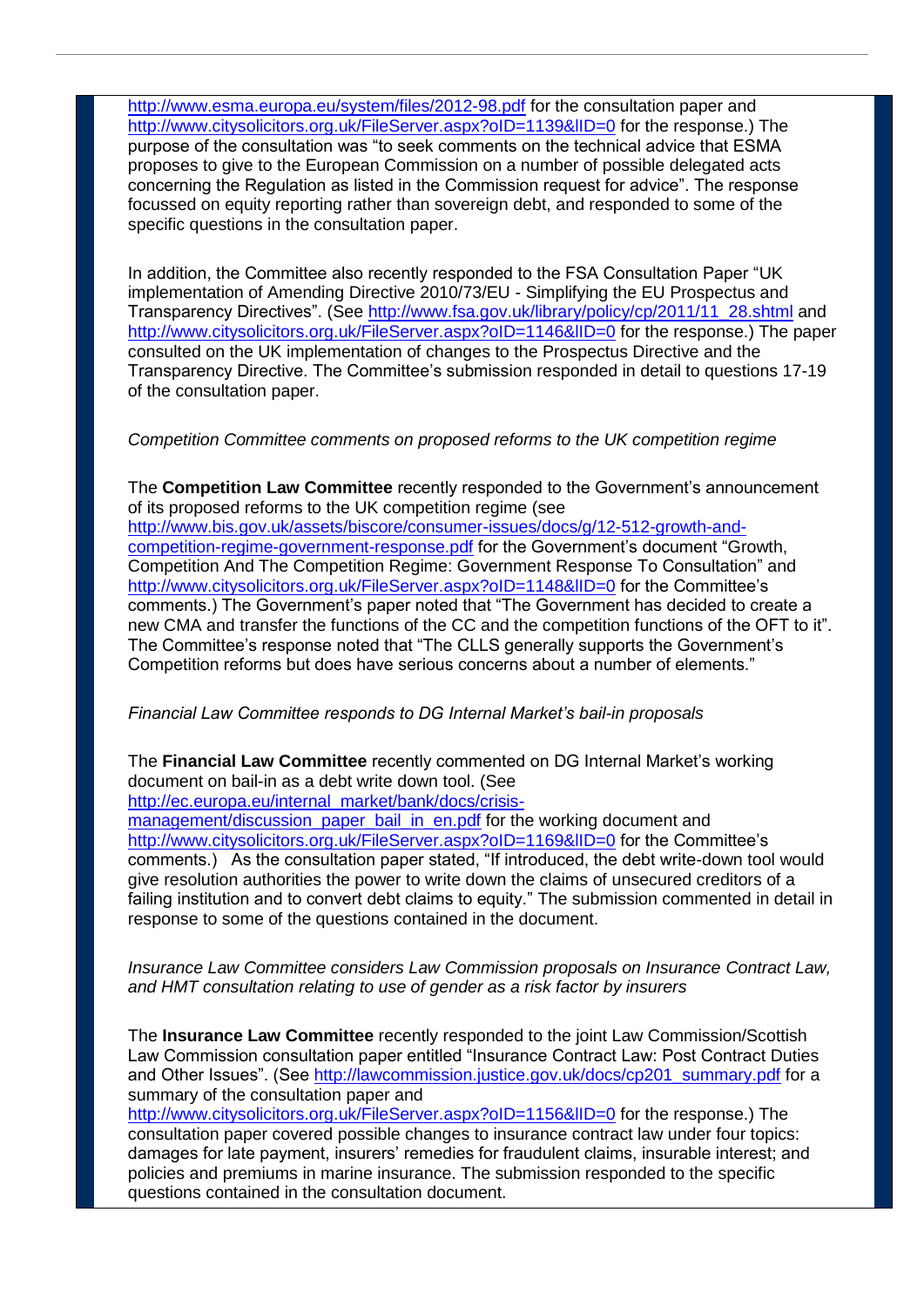The Committee also responded to the HMT consultation "UK response to the 1 March European Court of Justice ruling that insurance benefits and premiums after 21 December 2012 should be gender-neutral") (See http://www.hm-

treasury.gov.uk/d/condoc\_insurance\_benefits\_and\_premiums.pdf for the consultation paper and http://www.citysolicitors.org.uk/FileServer.aspx?oID=1147&IID=0 for the response.) The consultation document consultation document set out the UK Government's proposed response to the ECJ judgment on Directive 2004/113/EC in Case 236/09 'Test Achats' of 1 March 2011. As the paper stated, "In its judgment, the ECJ ruled that the use of gender as a risk factor by insurers should not result in individual differences in premiums and benefits for men and women, and that the derogation permitted by Article 5(2) of the Directive should cease to have effect from 21 December 2012." The Committee responded to the questions in the consultation document.

## *Intellectual Property Law Committee considers IPO copyright changes*

The **Intellectual Property Law Committee** recently responded to the Intellectual Property Office's "Consultation on proposals to change the UK's copyright system" (Reference: 2011- 004). (See http://www.ipo.gov.uk/consult-2011-copyright for the consultation paper and http://www.citysolicitors.org.uk/FileServer.aspx?oID=1151&IID=0 for the response.) The consultation sought "views on the Government's proposals for implementing a number of the recommendations, relating to copyright, that it accepted in its response to the Hargreaves Review". The Committee responded in detail to some of the questions in the consultation document.

*PR&RC comments on HM Government's consultation "Introducing a Statutory Register of Lobbyists"*

The **Professional Rules & Regulation Committee ("PR&RC")** recently responded to HM Government's Consultation Paper "Introducing a Statutory Register of Lobbyists" (Cm 8233) (see http://www.official-documents.gov.uk/document/cm82/8233/8233.pdf for the consultation paper and http://www.citysolicitors.org.uk/FileServer.aspx?oID=1168&IID=0 for the response.) As the consultation paper stated "The purpose of this consultation is to give all interested parties the opportunity to comment on the policy options that will underpin the establishment of a statutory register of lobbyists." The response commented under the following headings: "Specificity of the Legal Profession", "Definitions", "Scope", "Information to be included in the Register", "Frequency of returns", "Funding", "Sanctions" and "The Register's Operator".

*Regulatory Law Committee comments on large exposure regime, AIFMD and MiFID consultations, and on "cleansing announcements".* 

The **Regulatory Law Committee** recently responded to the FSA's consultation paper "Large Exposures Regime - groups of connected clients and connected counterparties" (CP 12/1). (See http://www.fsa.gov.uk/library/policy/cp/2012/12-01.shtml for the consultation paper and http://www.citysolicitors.org.uk/FileServer.aspx?oID=1172&IID=0 for the response.) The consultation proposed certain changes to the large exposure rules which apply in the UK. The response "welcome[d] those elements of the proposals which will conform the UK rules to those in the CRD and CEBS guidelines, [but] raise[d] some serious concerns..".

Furthermore, the Committee also recently responded to certain of the questions in the FSA's Discussion Paper 12/1 ("Implementation of the Alternative Investment Fund Managers Directive") (see

http://www.fsa.gov.uk/static/FsaWeb/Shared/Documents/pubs/discussion/dp12-01.pdf for the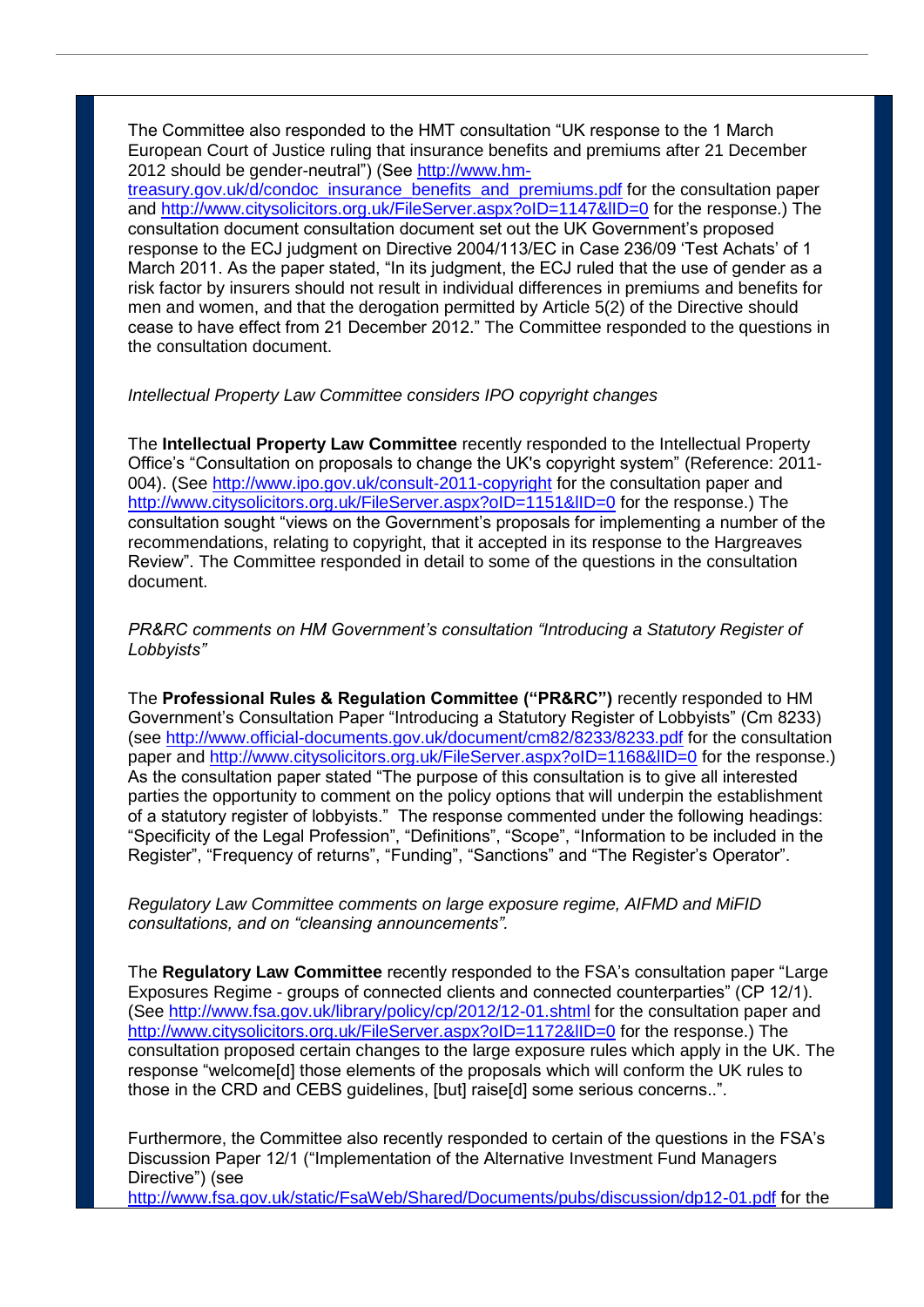consultation paper and http://www.citysolicitors.org.uk/FileServer.aspx?oID=1153&IID=0 for the response.) The Discussion paper set out some of the FSA's provisional thinking in its approach to implementing the Alternative Investment Fund Managers Directive (AIFMD) in the UK. The Committee's paper responded in detail to the questions contained in the DP.

The Committee also recently wrote to the FSA regarding "cleansing announcements". (See http://www.citysolicitors.org.uk/FileServer.aspx?oID=1166&IID=0 for the CLLS's letter to the FSA on this issue and http://www.citysolicitors.org.uk/FileServer.aspx?oID=1167&IID=0 for the FSA's response.)

In addition, the Committee also recently responded to ESMA's discussion paper "Key concepts of the Alternative Investment Fund Managers Directive and types of AIFM" (ESMA/2012/117)

(see http://www.esma.europa.eu/system/files/2012-117.pdf for the consultation paper and http://www.citysolicitors.org.uk/FileServer.aspx?oID=1155&IID=0 for the response.) In its discussion paper, ESMA sought "the views of external stakeholders on the policy orientations it [had] identified in order to progress its work to achieve a harmonised application of the Alternative Investment Fund Managers Directive". The Committee responded in detail to the relevant questions contained in the Discussion Paper.

Furthermore, the Committee also responded to ESMA's consultation paper on "Guidelines on certain aspects of the MiFID compliance function requirements" (ESMA/2011/446) (see http://www.esma.europa.eu/system/files/2011\_446.pdf for the consultation paper and http://www.citysolicitors.org.uk/FileServer.aspx?oID=1141&IID=0 for the response.) The ESMA paper set out for consultation draft ESMA guidelines on certain aspects of the MiFID compliance function requirements. The submission made a number of specific comments in response to the consultation document.

### *Revenue Law Committee comments on Retrospective Legislation - Debt Buybacks*

The **Revenue Law Committee** recently wrote to The Exchequer Secretary to the Treasury (Mr David Gauke) regarding "Retrospective Legislation - Debt Buybacks" (see http://www.hmtreasury.gov.uk/d/wms\_loan\_relationships\_270212.pdf for the relevant Ministerial Statement and http://www.citysolicitors.org.uk/FileServer.aspx?oID=1142&IID=0 for the CLLS letter.) The Ministerial Statement included reference proposed retrospective legislative amendments in relation to debt acquisitions on or after 1 December 2011. In its response the Committee expressed its "deep concern at the retrospective element of the changes" including, *inter alia*, the "irreparable damage that may be done to the UK's standing as a place to do business."

### *Comments on LETR Discussion Paper 1/2012*

The Chief Executive recently produced a commentary which selectively compared the emerging issues in the LETR Discussion Paper 1/2012 with the CLLS Position Paper submitted to the LETR team in February 2012. (See http://www.citysolicitors.org.uk/FileServer.aspx?oID=1162&lID=0 for the paper.) The paper compared the CLLS position (as set out in its February 2012 position paper) with that taken in the LETR Discussion Paper 1/2012, on the issues of "Knowledge and Skills Gaps", "Entry to the profession - the numbers game", "Selection systems", "The Legal Practice Course", and "Rival international qualifications".